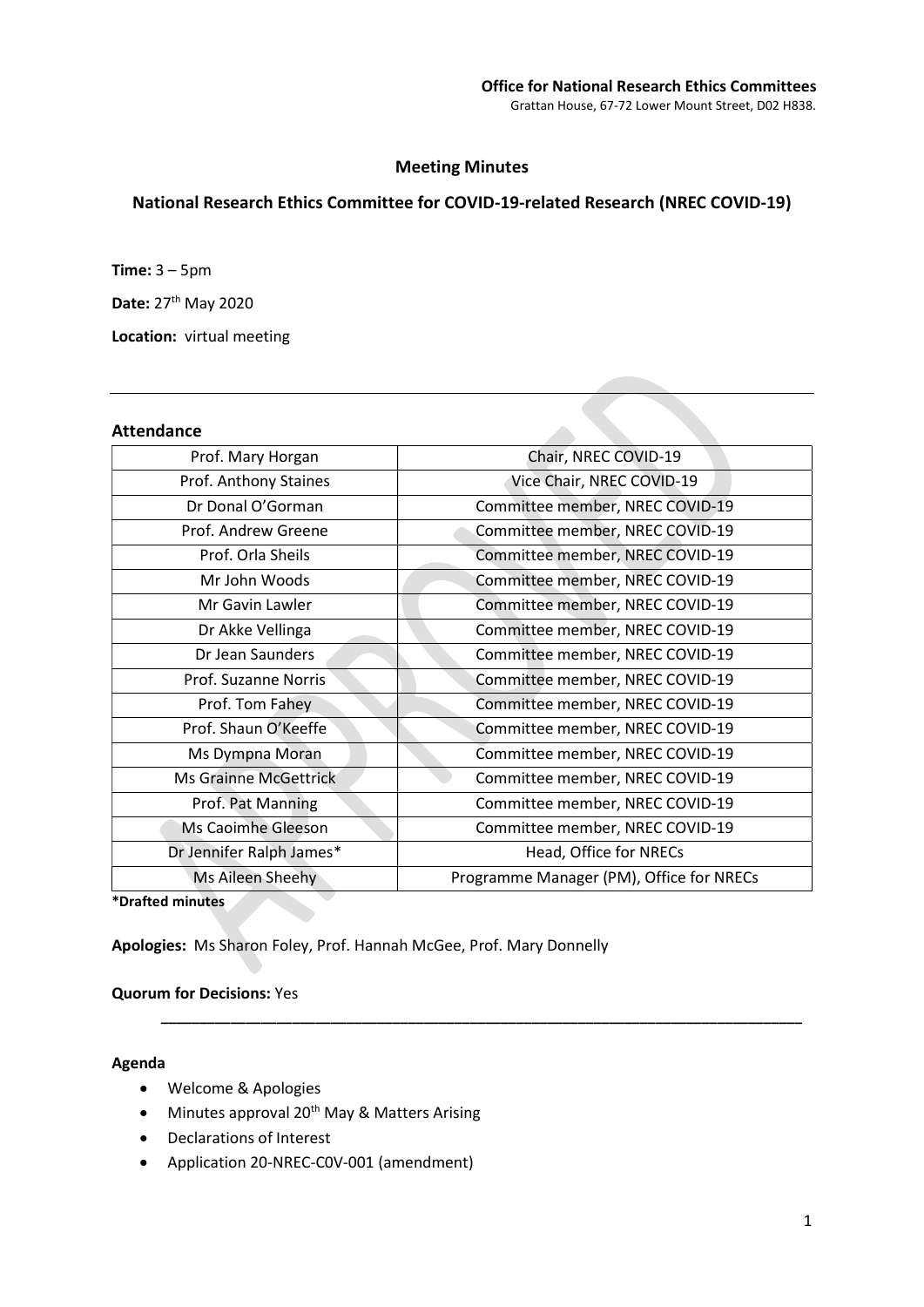- Application 20-NREC-C0V-045
- Application 20-NREC-C0V-047
- Application 20-NREC-C0V-050
- Application 20-NREC-C0V-051
- Application 20-NREC-C0V-052
- Application 20-NREC-C0V-054
- Application 20-NREC-C0V-055
- Application 20-NREC-C0V-056
- AOB
- The Chair welcomed the committee.
- The minutes from meeting on 20<sup>th</sup> May 2020 were approved.
- Matters arising from the 20<sup>th</sup> May meeting as follows:
	- (1) The Head of Office for NRECs confirmed that 2 of the 3 applications receiving provisional approval at 20<sup>th</sup> May meeting had since received final approval, having satisfied the additional queries of the committee.

\_\_\_\_\_\_\_\_\_\_\_\_\_\_\_\_\_\_\_\_\_\_\_\_\_\_\_\_\_\_\_\_\_\_\_\_\_\_\_\_\_\_\_\_\_\_\_\_\_\_\_\_\_\_\_\_\_\_\_\_\_\_\_\_\_\_\_\_\_\_\_\_\_\_\_\_\_\_\_\_\_\_

- (2) The Head of Office for NRECs provided a running count of applications considered by NREC COVID-19 to date.
- (3) The Office PM advised committee members to download the review documentation should members have trouble scrolling the files on the online Decision Time interface.

 $\mathcal{L}_\mathcal{L} = \mathcal{L}_\mathcal{L} = \mathcal{L}_\mathcal{L} = \mathcal{L}_\mathcal{L} = \mathcal{L}_\mathcal{L} = \mathcal{L}_\mathcal{L} = \mathcal{L}_\mathcal{L} = \mathcal{L}_\mathcal{L} = \mathcal{L}_\mathcal{L} = \mathcal{L}_\mathcal{L} = \mathcal{L}_\mathcal{L} = \mathcal{L}_\mathcal{L} = \mathcal{L}_\mathcal{L} = \mathcal{L}_\mathcal{L} = \mathcal{L}_\mathcal{L} = \mathcal{L}_\mathcal{L} = \mathcal{L}_\mathcal{L}$ 

Declarations of Interest: None

## Applications

| <b>Application Number</b>     | 20-NREC-COV-001 (amendment)                                             |
|-------------------------------|-------------------------------------------------------------------------|
| <b>Applicant</b>              | Prof. Richard Costello                                                  |
| <b>Study Title</b>            | A clinical risk score for monitoring and predicting respiratory failure |
|                               | in COVID-19 pneumonia, the COVID Clinical Index (CCI) score             |
| Institution                   | <b>RCSI / Beaumont Hospital</b>                                         |
| <b>NREC COVID-19 Comments</b> | The committee noted that this application represents an<br>$\bullet$    |
|                               | amendment to a study receiving ethics approval from NREC                |
|                               | COVID-19 in April 2020.                                                 |
| <b>NREC COVID-19 Decision</b> | Provisional approval                                                    |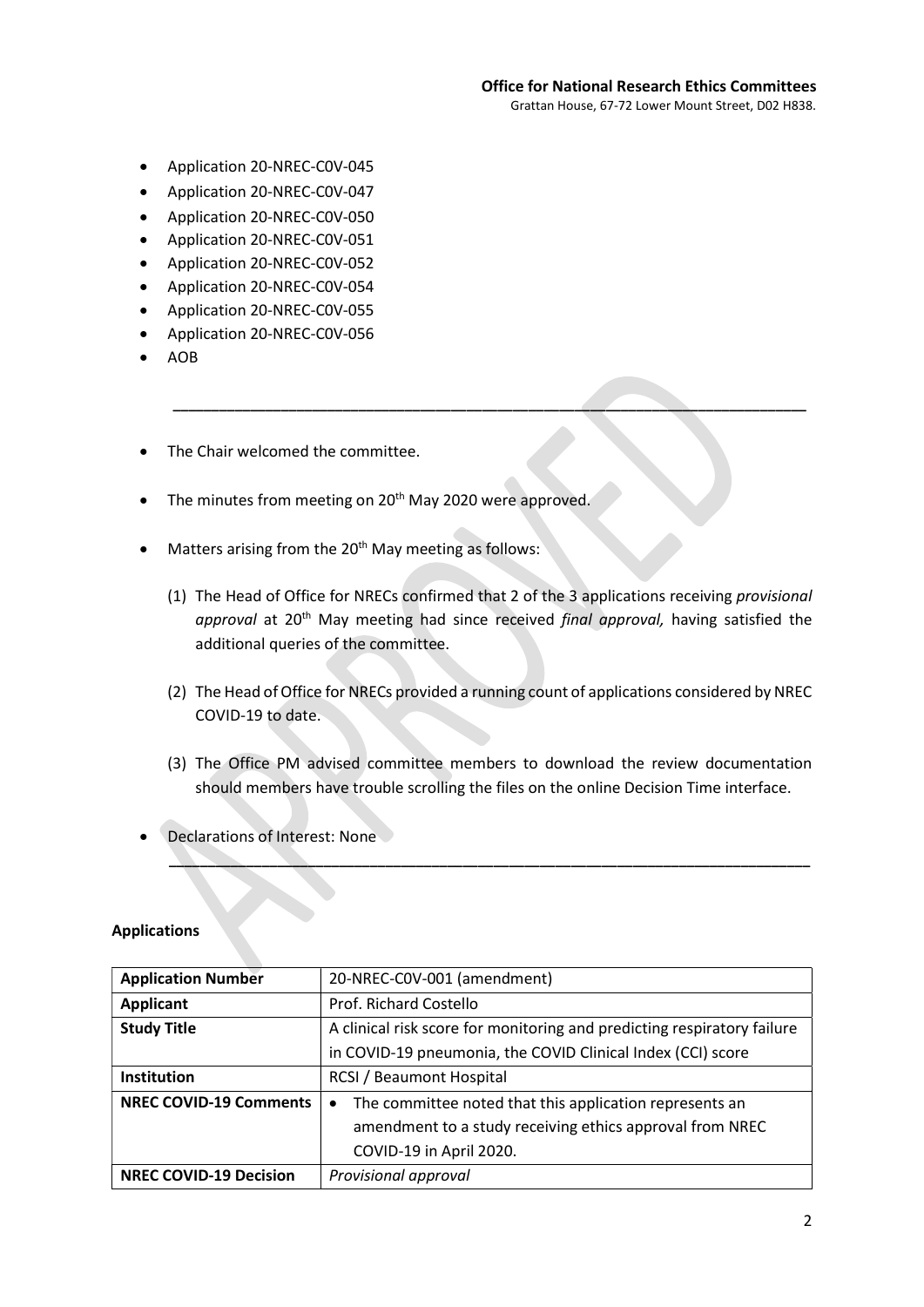**Contract** 

| <b>Associated Conditions</b> | 1. Noting the intention to add an additional 11 sites, the committee |
|------------------------------|----------------------------------------------------------------------|
|                              | requests evidence of confirmation from each site as to their         |
|                              | agreement.                                                           |
|                              | 2. The committee is aware of the COVID Clinical Care Index (CCCI) as |
|                              | a variable collected by the ACCORD App, and request                  |
|                              | confirmation that COVID Clinical Index (CCI), the focus of this      |
|                              | study, has not been collected by this App. If CCI was collected in   |
|                              | the ACCORD App as the underpinning supporting data, the              |
|                              | requires assurances of data protection and<br>committee              |
|                              | clarification on any commercial considerations.                      |

| <b>Application Number</b>     | 20-NREC-C0V-045                                                      |  |  |
|-------------------------------|----------------------------------------------------------------------|--|--|
| <b>Applicant</b>              | Prof. Maccon Keane                                                   |  |  |
| <b>Study Title</b>            | The ESMO-CoCARE Registry for patients with a Malignancy who are      |  |  |
|                               | diagnosed with COVID-19                                              |  |  |
| Institution                   | <b>Galway University Hospital</b>                                    |  |  |
| <b>NREC COVID-19 Comments</b> | The committee agreed that this study is a worthwhile component       |  |  |
|                               | of a global initiative to rapidly accumulate knowledge to inform     |  |  |
|                               | clinical management of a vulnerable group of patients.               |  |  |
|                               | The committee noted that this study is also being considered by      |  |  |
|                               | the HRCDC.                                                           |  |  |
| <b>NREC COVID-19 Decision</b> | Provisional approval                                                 |  |  |
| <b>Associated Conditions</b>  | 1. The committee notes separate references to anonymisation and      |  |  |
|                               | pseudonymisation in the application and requires confirmation        |  |  |
|                               | on the approach to be taken. Furthermore, the committee is           |  |  |
|                               | unclear as to who is entering the data to the registry and requires  |  |  |
|                               | clarification.                                                       |  |  |
|                               | The committee requires confirmation on who will retain the key<br>2. |  |  |
|                               | to individuals' data and suggests the key is kept centrally in the   |  |  |
|                               | hospital by a trusted staff member not involved in the research.     |  |  |
|                               | The committee is uncertain as to how the patient information<br>3.   |  |  |
|                               | poster will be used and requires explanation in this regard.         |  |  |

| <b>Application Number</b>     | 20-NREC-C0V-047                                                          |  |
|-------------------------------|--------------------------------------------------------------------------|--|
| <b>Applicant</b>              | Dr Derval Igoe                                                           |  |
| <b>Study Title</b>            | Study to investigate COVID-19 infection in people in Ireland (SCOPI)     |  |
| Institution                   | <b>HSE Health Protection Surveillance Centre</b>                         |  |
| <b>NREC COVID-19 Comments</b> | The committee noted that this study involves characterising<br>$\bullet$ |  |
|                               | antibody titres / serological markers over time in two areas of          |  |
|                               | Ireland representing low and high COVID-19 incidence.                    |  |
|                               | The committee noted the protocol for this cross-sectional                |  |
|                               | prospective study is an adaptation of a WHO protocol.                    |  |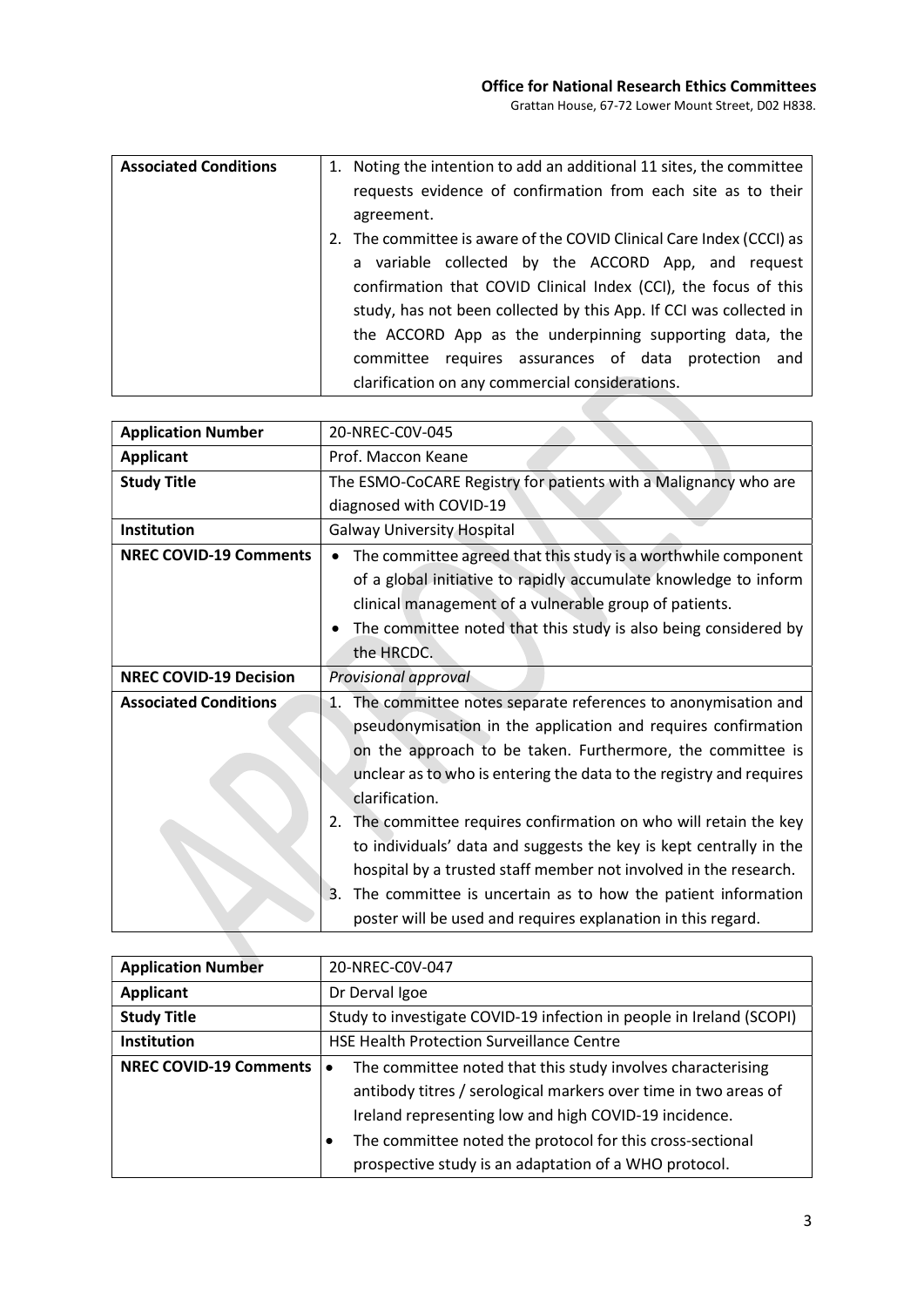## Office for National Research Ethics Committees

Grattan House, 67-72 Lower Mount Street, D02 H838.

| <b>NREC COVID-19 Decision</b> | Provisional approval                                                                |
|-------------------------------|-------------------------------------------------------------------------------------|
| <b>Associated Conditions</b>  | 1. The committee notes the intention for a data sharing agreement                   |
|                               | between HPSC and NVRL to be drafted for this study and requests                     |
|                               | sight of this.                                                                      |
|                               | 2. The committee requires explanation on the approach to be taken                   |
|                               | if more participants agree to participate than is required for the<br>study sample. |
|                               | 3. The committee is of the view that the Patient Information Leaflet                |
|                               | could be made more accessible in terms of language and                              |
|                               | presentation and requires the language be improved. By way of                       |
|                               | suggestion, the use of images or a short video may assist in this                   |
|                               | regard.                                                                             |
|                               | 4. The committee notes reference to 'your Mum and Dad' in the PIL                   |
|                               | and consent form and requests this be amended to 'your parent                       |
|                               | or guardian', which is more socially inclusive and appropriate for                  |
|                               | adolescents.                                                                        |
|                               | 5. The committee requires clarification on the intended scope for                   |
|                               | participant consent for the 2-year sample storage; is the                           |
|                               | participant consenting to the sample being stored, destroyed or                     |
|                               | both?                                                                               |
|                               | 6. Recognising that different waves of study are being carried out,                 |
|                               | the committee queries if a 2-year storage period is sufficient for                  |
|                               | each wave? Subject to the applicant's institutional data retention                  |
|                               | policy, the committee is of the view that it would be more                          |
|                               | appropriate to retain samples for the study duration to allow                       |
|                               | completion of all waves to maximise the use of participants' data                   |
|                               | for the study's purposes.                                                           |

| <b>Application Number</b>     | 20-NREC-C0V-050                                                                                                                                                                                                                                                                                                                                                                              |
|-------------------------------|----------------------------------------------------------------------------------------------------------------------------------------------------------------------------------------------------------------------------------------------------------------------------------------------------------------------------------------------------------------------------------------------|
| <b>Applicant</b>              | Prof. Mary McCarron                                                                                                                                                                                                                                                                                                                                                                          |
| <b>Study Title</b>            | Intellectual Disability Supplement to The Irish Longitudinal Study on                                                                                                                                                                                                                                                                                                                        |
|                               | Ageing (IDS-TILDA)                                                                                                                                                                                                                                                                                                                                                                           |
| Institution                   | <b>TCD</b>                                                                                                                                                                                                                                                                                                                                                                                   |
| <b>NREC COVID-19 Comments</b> | The committee remarked that IDS-TILDA, a national longitudinal<br>$\bullet$<br>study of ageing in people with intellectual disability, is in its<br>fourth wave of data collection.<br>The committee noted that this application represents an<br>٠<br>amendment to reflect restrictions in the interview and consent<br>processes, and to include additional COVID-19-related<br>questions. |
| <b>NREC COVID-19 Decision</b> | Approved                                                                                                                                                                                                                                                                                                                                                                                     |
| <b>Associated Conditions</b>  | None                                                                                                                                                                                                                                                                                                                                                                                         |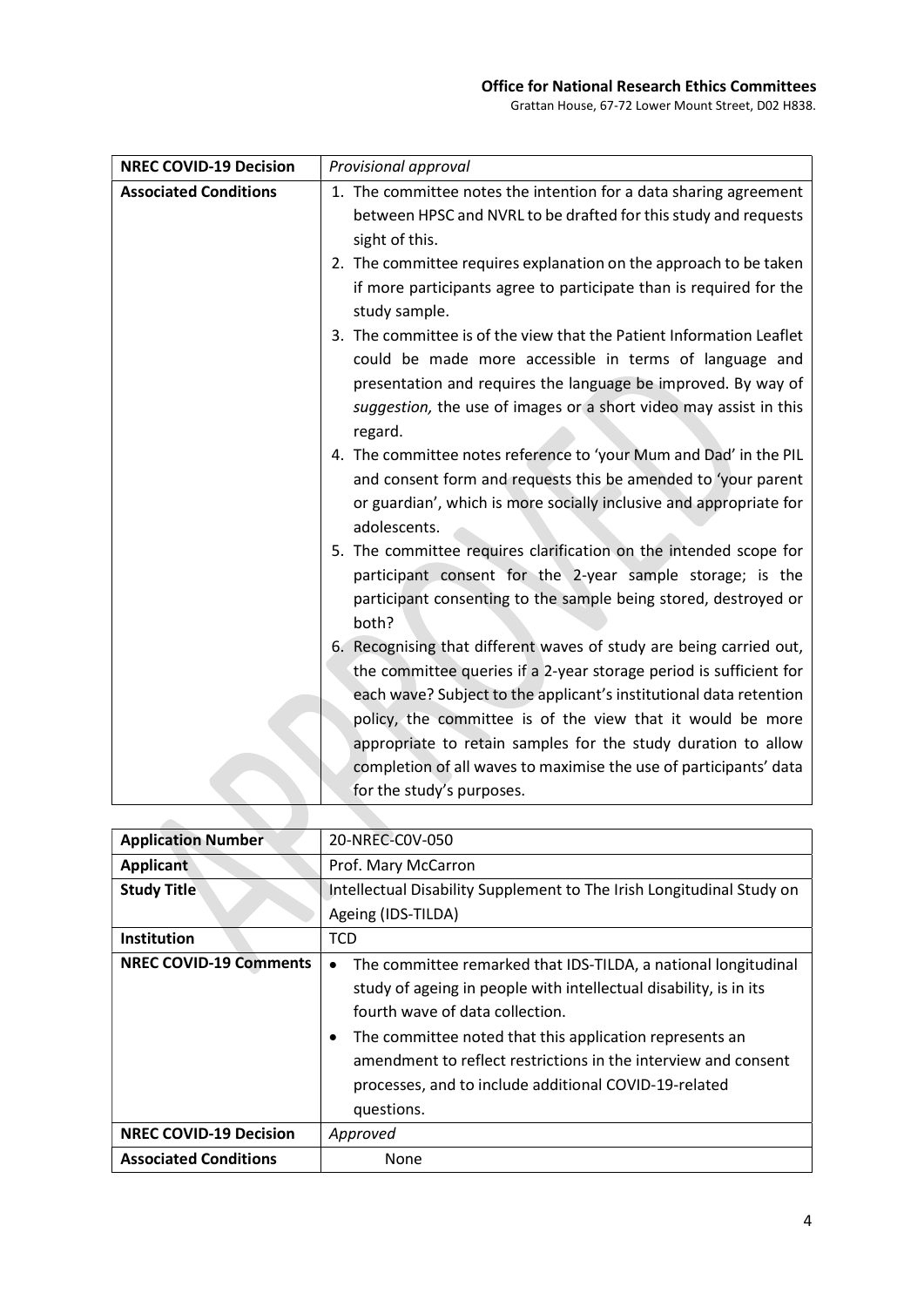# Office for National Research Ethics Committees

Grattan House, 67-72 Lower Mount Street, D02 H838.

| <b>Application Number</b>     | 20-NREC-COV-051                                                                                                                                                                                                                                                                                                                                                                                                                                                                                                                                                                                                                                                                                                                                                                                                                                                             |  |  |
|-------------------------------|-----------------------------------------------------------------------------------------------------------------------------------------------------------------------------------------------------------------------------------------------------------------------------------------------------------------------------------------------------------------------------------------------------------------------------------------------------------------------------------------------------------------------------------------------------------------------------------------------------------------------------------------------------------------------------------------------------------------------------------------------------------------------------------------------------------------------------------------------------------------------------|--|--|
| <b>Applicant</b>              | Dr Julie Regan                                                                                                                                                                                                                                                                                                                                                                                                                                                                                                                                                                                                                                                                                                                                                                                                                                                              |  |  |
| <b>Study Title</b>            | Clinical Characteristics of Dysphagia and Communication Difficulties<br>among Hospitalised Adults with COVID-19 in Ireland: An<br><b>Observational Cohort Study</b>                                                                                                                                                                                                                                                                                                                                                                                                                                                                                                                                                                                                                                                                                                         |  |  |
| Institution                   | <b>TCD</b>                                                                                                                                                                                                                                                                                                                                                                                                                                                                                                                                                                                                                                                                                                                                                                                                                                                                  |  |  |
| <b>NREC COVID-19 Comments</b> | The committee observed the intention of the study to gather<br>$\bullet$<br>data on a distinct cohort of adults hospitalised with COVID-19<br>from 22 clinical sites across Ireland who have been referred for<br>speech and language therapy (SLT).<br>The committee noted that this study is also being considered by<br>the HRCDC.                                                                                                                                                                                                                                                                                                                                                                                                                                                                                                                                       |  |  |
| <b>NREC COVID-19 Decision</b> | Provisional approval                                                                                                                                                                                                                                                                                                                                                                                                                                                                                                                                                                                                                                                                                                                                                                                                                                                        |  |  |
| <b>Associated Conditions</b>  | 1. Noting the intention to include 22 sites, the committee requests<br>the details of and evidence of confirmation from each site as to<br>their agreement.<br>2. The committee is unclear as to how pseudonymisation is to take<br>place and where/how the code will be held locally at each site and<br>requires clarification in this regard.<br>3. The committee requires further information on the plan for data<br>analyses and how the possibility of double counting of<br>participants attending different centres at different stages of<br>their illness, will be accounted for.<br>4. The committee requests comment on the transparency to be<br>afforded by participating sites as to their processing of personal<br>data for research.<br>5.<br>The committee requests comment on the impact of the COVID-<br>19 pandemic on the delivery of SLT services. |  |  |

| <b>Application Number</b>     | 20-NREC-COV-052                                                                                                                                                                                                                           |  |  |  |
|-------------------------------|-------------------------------------------------------------------------------------------------------------------------------------------------------------------------------------------------------------------------------------------|--|--|--|
| <b>Applicant</b>              | Prof. Linda Coate                                                                                                                                                                                                                         |  |  |  |
| <b>Study Title</b>            | TERAVOLT: Thoracic cancERs international coVid 19 cOLlaboraTion                                                                                                                                                                           |  |  |  |
| <b>Institution</b>            | University Hospital Limerick                                                                                                                                                                                                              |  |  |  |
| <b>NREC COVID-19 Comments</b> | The committee agreed that this is an important study, driven by<br>a worldwide consortium and represented by a clear and well-<br>justified application.<br>The committee noted that this study is also being considered by<br>the HRCDC. |  |  |  |
| <b>NREC COVID-19 Decision</b> | Provisional approval                                                                                                                                                                                                                      |  |  |  |
| <b>Associated Conditions</b>  | 1. The committee notes the Patient Information Leaflet is too dense,                                                                                                                                                                      |  |  |  |
|                               | contains incomplete sentences, Americanised English and<br>inaccessible language, and requires it be amended accordingly.                                                                                                                 |  |  |  |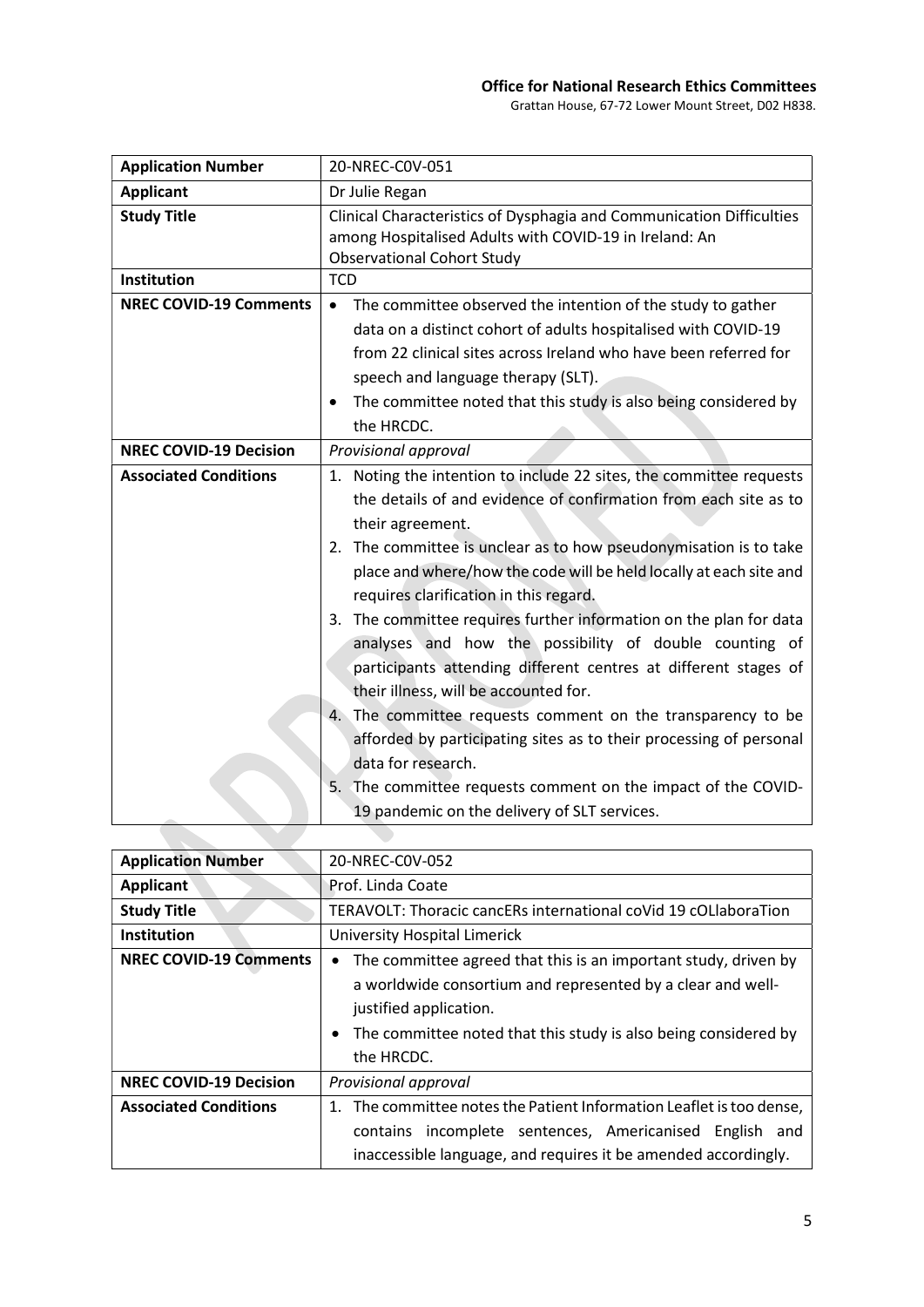|            |  |  | 2. Given there will be a second phase of the registry                |  |  |
|------------|--|--|----------------------------------------------------------------------|--|--|
|            |  |  | implementation, the consent materials / PIL are not explicit in this |  |  |
|            |  |  | regard; the committee requests these be amended appropriately.       |  |  |
|            |  |  | 3. Recognising that the data will be entered into REDcap, the        |  |  |
|            |  |  | committee requires assurance that prevailing data protection         |  |  |
|            |  |  | regulations will be met, in light of the cross-jurisdiction data     |  |  |
| transfers. |  |  |                                                                      |  |  |

| <b>Application Number</b>     | 20-NREC-COV-054                                                        |  |  |
|-------------------------------|------------------------------------------------------------------------|--|--|
| <b>Applicant</b>              | Dr Bairbre McNicholas                                                  |  |  |
| <b>Study Title</b>            | Awake Prone Positioning to Reduce invasive VEntilation in COVID-19     |  |  |
|                               | induced Acute Respiratory failure-APPROVE-CARE                         |  |  |
| <b>Institution</b>            | <b>Galway University Hospital</b>                                      |  |  |
| <b>NREC COVID-19 Comments</b> | The committee noted that this application represents a<br>$\bullet$    |  |  |
|                               | resubmission for a previously declined study by the NREC               |  |  |
|                               | COVID-19.                                                              |  |  |
|                               | The committee agreed that the revised submission addresses             |  |  |
|                               | the essential queries previously raised by the committee.              |  |  |
| <b>NREC COVID-19 Decision</b> | Provisional approval                                                   |  |  |
| <b>Associated Conditions</b>  | 1. The committee notes that the sites to be included are listed in the |  |  |
|                               | main application form, however supporting documentation (eg            |  |  |
|                               | CREC amendment letter and DPIA) mention just a selection of            |  |  |
|                               | these sites; please provide clarification.                             |  |  |
|                               | 2. The committee requests the PIL be improved including consistent     |  |  |
|                               | use of I/We, removal of signed withdrawal of consent, use of page      |  |  |
|                               | numbering and European English, and inclusion of a question in         |  |  |
|                               | the consent section of the PIL for use of data in other research       |  |  |
|                               | studies.                                                               |  |  |
|                               | 3. Noting the reference to sample size of 194, the committee           |  |  |
|                               | requires confirmation if this is per site or per country.              |  |  |
|                               | The committee requires further information on how risk is to be<br>4.  |  |  |
|                               | managed, specifically what signal during monitoring will be a          |  |  |
|                               | trigger to stop the intervention.                                      |  |  |
|                               | 5. The committee notes the following statement in the form /           |  |  |
|                               | protocol: 'the use of proning outside of mechanically ventilated       |  |  |
|                               | patients has not been studied but there is no physiological reason     |  |  |
|                               | why it should not benefit to the same extent in self-ventilating       |  |  |
|                               | patients requiring supplemental oxygen'. This statement should         |  |  |
|                               | be removed if this RCT is not withholding best practice for            |  |  |
|                               | patients in the control group.                                         |  |  |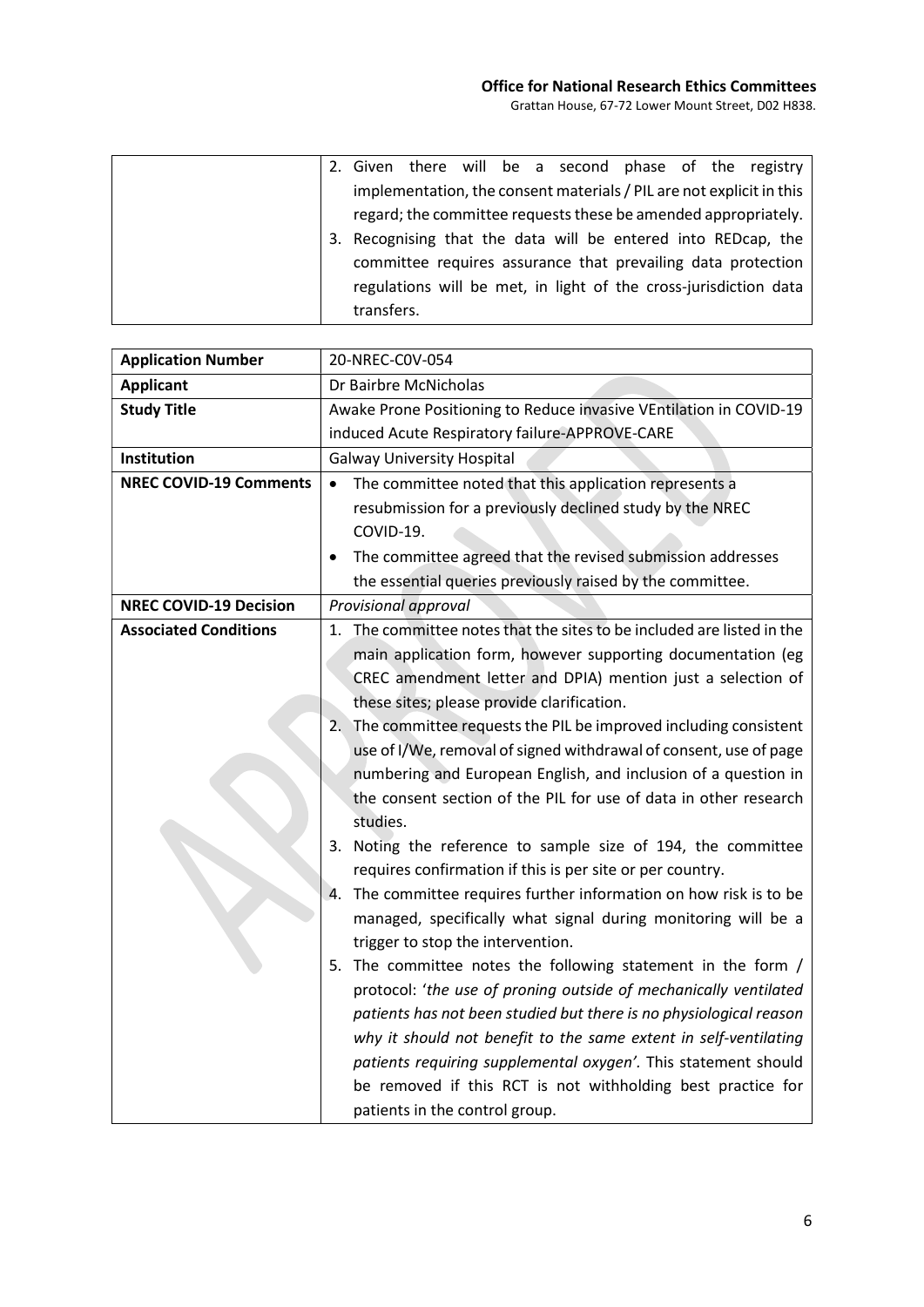## Office for National Research Ethics Committees

Grattan House, 67-72 Lower Mount Street, D02 H838.

| <b>Application Number</b>     | 20-NREC-COV-055                                                            |  |  |
|-------------------------------|----------------------------------------------------------------------------|--|--|
| <b>Applicant</b>              | Dr Niamh Reidy                                                             |  |  |
| <b>Study Title</b>            | Burden of COVID-19 Infection in a Roma Population in an Urban              |  |  |
|                               | Irish Setting: A Retrospective Review                                      |  |  |
| Institution                   | <b>RCSI / Beaumont Hospital</b>                                            |  |  |
| <b>NREC COVID-19 Comments</b> | The committee agreed that this study is necessarily small and<br>$\bullet$ |  |  |
|                               | represented in a well-written application.                                 |  |  |
|                               | The committee concurred that the applicant may need to<br>٠                |  |  |
|                               | reconsider their associated application to the HRCDC.                      |  |  |
| <b>NREC COVID-19 Decision</b> | Provisional approval                                                       |  |  |
| <b>Associated Conditions</b>  | 1.<br>The committee requires comment on how the applicant                  |  |  |
|                               | proposes to address the possibility of potential double-counting           |  |  |
|                               | of participants, for example if a participant attends twice or at          |  |  |
|                               | both hospitals.                                                            |  |  |
|                               | Noting the intention to derive the social deprivation index from<br>2.     |  |  |
|                               | a small area address code, the committee requires justification            |  |  |
|                               | as to how this potentially identifiable code can afford                    |  |  |
|                               | participants the privacy expected. Moreover, comment is                    |  |  |
|                               | requested on how the social implications of potentially linking            |  |  |
|                               | COVID-19 to clusters in this community will be mitigated for.              |  |  |
|                               | The committee requests explanation of the potential benefits of<br>3.      |  |  |
|                               | the study outcomes to this community. Has the applicant                    |  |  |
|                               | consulted with a community representative organisation (eg                 |  |  |
|                               | Pavee Point)?                                                              |  |  |
|                               | The committee is of the firm view that consent is achievable for<br>4.     |  |  |
|                               | this study, and requests the protocol be amended accordingly.              |  |  |

| <b>Application Number</b>     | 20-NREC-C0V-056                                                                                                                                                                                                                                                                                                                                                                                                                 |  |  |
|-------------------------------|---------------------------------------------------------------------------------------------------------------------------------------------------------------------------------------------------------------------------------------------------------------------------------------------------------------------------------------------------------------------------------------------------------------------------------|--|--|
| <b>Applicant</b>              | Prof. Patrick Mallon                                                                                                                                                                                                                                                                                                                                                                                                            |  |  |
| <b>Study Title</b>            | The All Ireland Infectious Diseases Cohort Project (AIID Cohort                                                                                                                                                                                                                                                                                                                                                                 |  |  |
|                               | Project)                                                                                                                                                                                                                                                                                                                                                                                                                        |  |  |
| Institution                   | <b>UCD</b>                                                                                                                                                                                                                                                                                                                                                                                                                      |  |  |
| <b>NREC COVID-19 Comments</b> | The committee agreed that this application represents an<br>$\bullet$<br>important study of a rich data set.<br>The committee observed that the study already has ethics<br>approval for three local sites and the applicant is now seeking<br>approval for an additional seven sites.<br>The committee noted that the applicant is in correspondence<br>$\bullet$<br>with the HRCDC secretariat with a view to an application. |  |  |
| <b>NREC COVID-19 Decision</b> | Provisional approval                                                                                                                                                                                                                                                                                                                                                                                                            |  |  |
| <b>Associated Conditions</b>  | The committee requires each of the points below be addressed:                                                                                                                                                                                                                                                                                                                                                                   |  |  |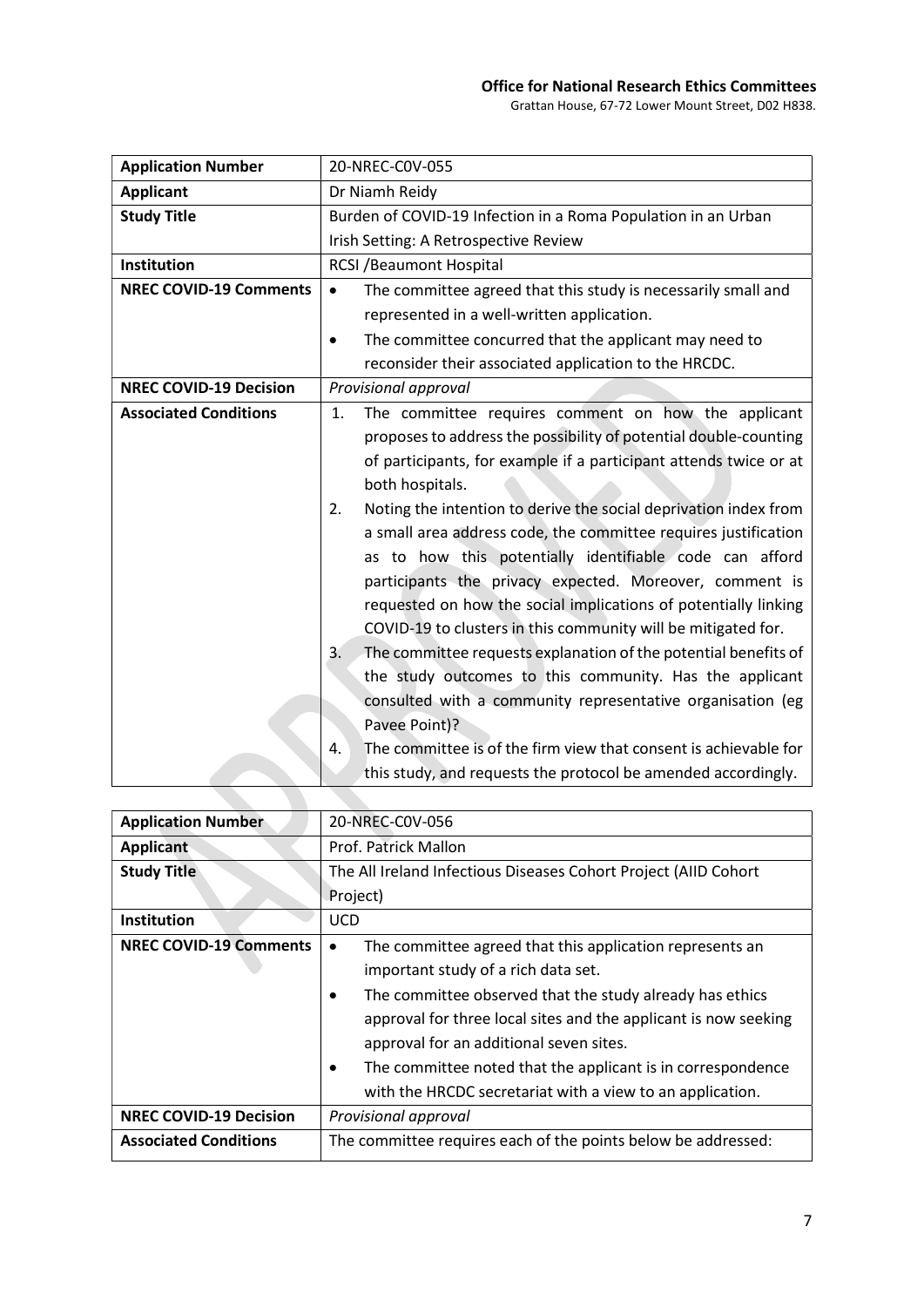|  | 1. | The inclusion criteria need clarification: " All patients attending<br>clinical services in the applicant hospitals with a suspected<br>Infectious Disease including COVID-19 will be eligible."<br>Are they recruiting patients with concurrent HIV and<br>$\circ$<br>Covid-19 and Hep-C and Covid -19 or all three diseases<br>separately? Is there evidence that Covid-19 establishes<br>chronic infection? Are they recruiting patients with other<br>acute infections? |
|--|----|-----------------------------------------------------------------------------------------------------------------------------------------------------------------------------------------------------------------------------------------------------------------------------------------------------------------------------------------------------------------------------------------------------------------------------------------------------------------------------|
|  | 2. | Please provide clarity regarding processing and collection of<br>additional urine, faeces, sputum samples and what they will be<br>tested for; Sections 2.6 to 6.2.2 states they will only be collecting<br>blood.                                                                                                                                                                                                                                                          |
|  | 3. | Are there Material Transfer Agreements in place for each site<br>that will be transferring samples/materials?                                                                                                                                                                                                                                                                                                                                                               |
|  | 4. | Noting there will be no blood sampling if concerns regarding<br>anaemia, is this strong enough to ensure protection from<br>(possible) harm? - please justify.                                                                                                                                                                                                                                                                                                              |
|  | 5. | Please provide clarification regarding section 6.5.3 of how, in the<br>event that any subsequent proposed project highlights results of<br>genetic data that would be clinically relevant to the patient                                                                                                                                                                                                                                                                    |
|  |    | concerned, this will be fed back to the local Principal Investigator<br>who will be able to access the patient identifiable details and<br>inform the patients primary clinician? Moreover, how will it be<br>decided what should be fed back and what will happen to<br>incidental findings? This should be included in the PIL.                                                                                                                                           |
|  | 6. | The committee is unclear as to the plans for consenting adults<br>lacking capacity.                                                                                                                                                                                                                                                                                                                                                                                         |
|  |    | In Q 3.4 it states that the only exclusion criterion is persons<br>under the age of 18.                                                                                                                                                                                                                                                                                                                                                                                     |
|  |    | In Q 3.5, there is a reference to a participant who does not<br>$\circ$<br>regain competency.                                                                                                                                                                                                                                                                                                                                                                               |
|  |    | However, in Q4.2.2. the form states that we are not seeking<br>$\circ$<br>consent to recruit participants with reduced capacity.                                                                                                                                                                                                                                                                                                                                            |
|  |    | The scope of the study from a consent perspective needs to<br>$\circ$<br>be made clear, recognising different obligations will arise if<br>the study is to apply to persons lacking capacity.                                                                                                                                                                                                                                                                               |
|  | 7. | Noting that the HRCDC decision is pending, will this cover the<br>original 2 hospitals/UCD sites or the whole study including the<br>other sites?                                                                                                                                                                                                                                                                                                                           |
|  | 8. | The committee requires clarification on the identity of the<br>responsible person for pseudonymised data entry at each site.                                                                                                                                                                                                                                                                                                                                                |